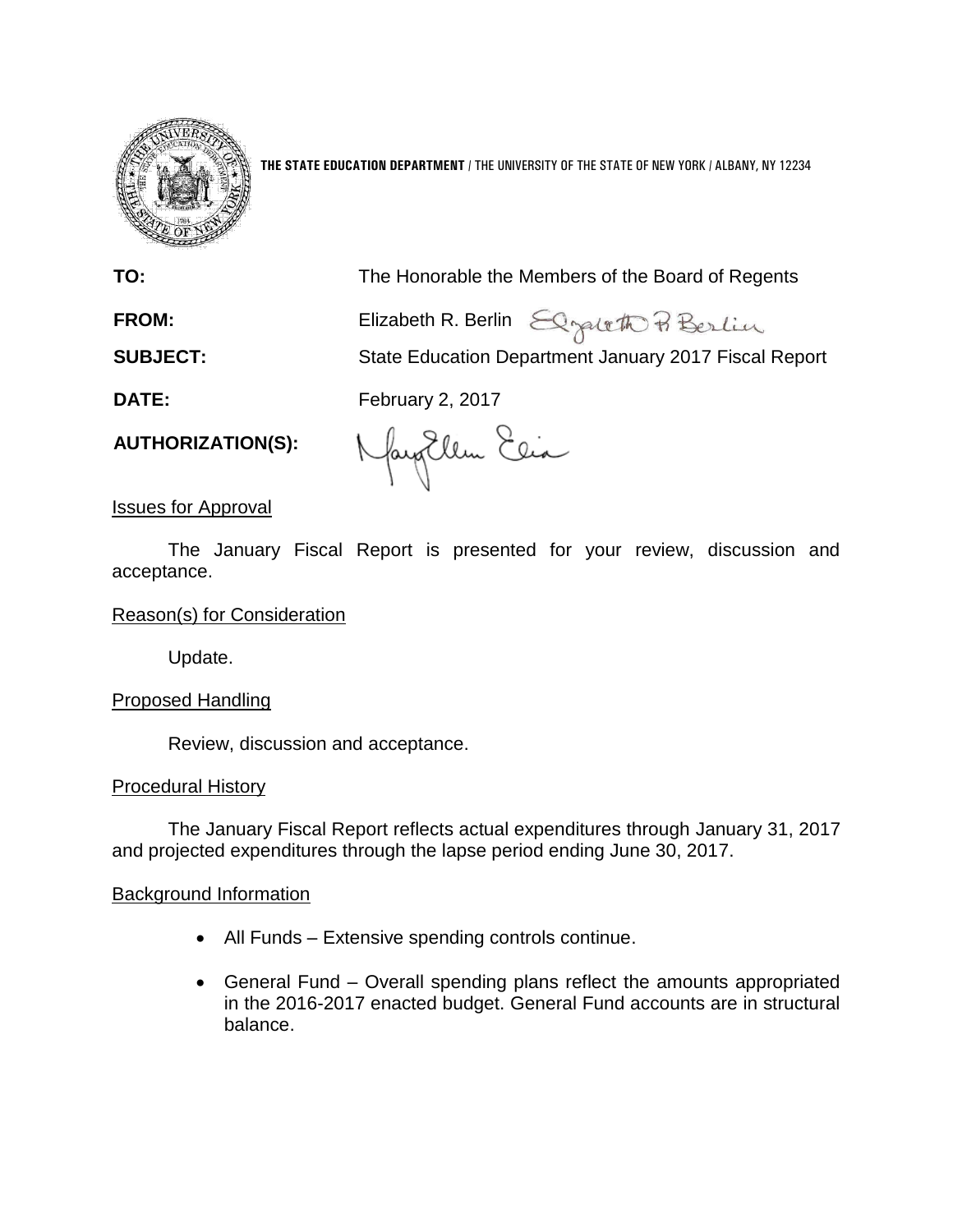- Special Revenue Our revenue accounts are all in structural balance on a current year basis and the accumulated negative balance in the Cultural Education Account is projected to remain at a negative \$3.6 million.
- Federal This report reflects current year plans for two year grant awards.

# Recommendation

I recommend that the Board of Regents accept the January 2017 State Education Department Fiscal Report as presented.

# Timetable for Implementation

N/A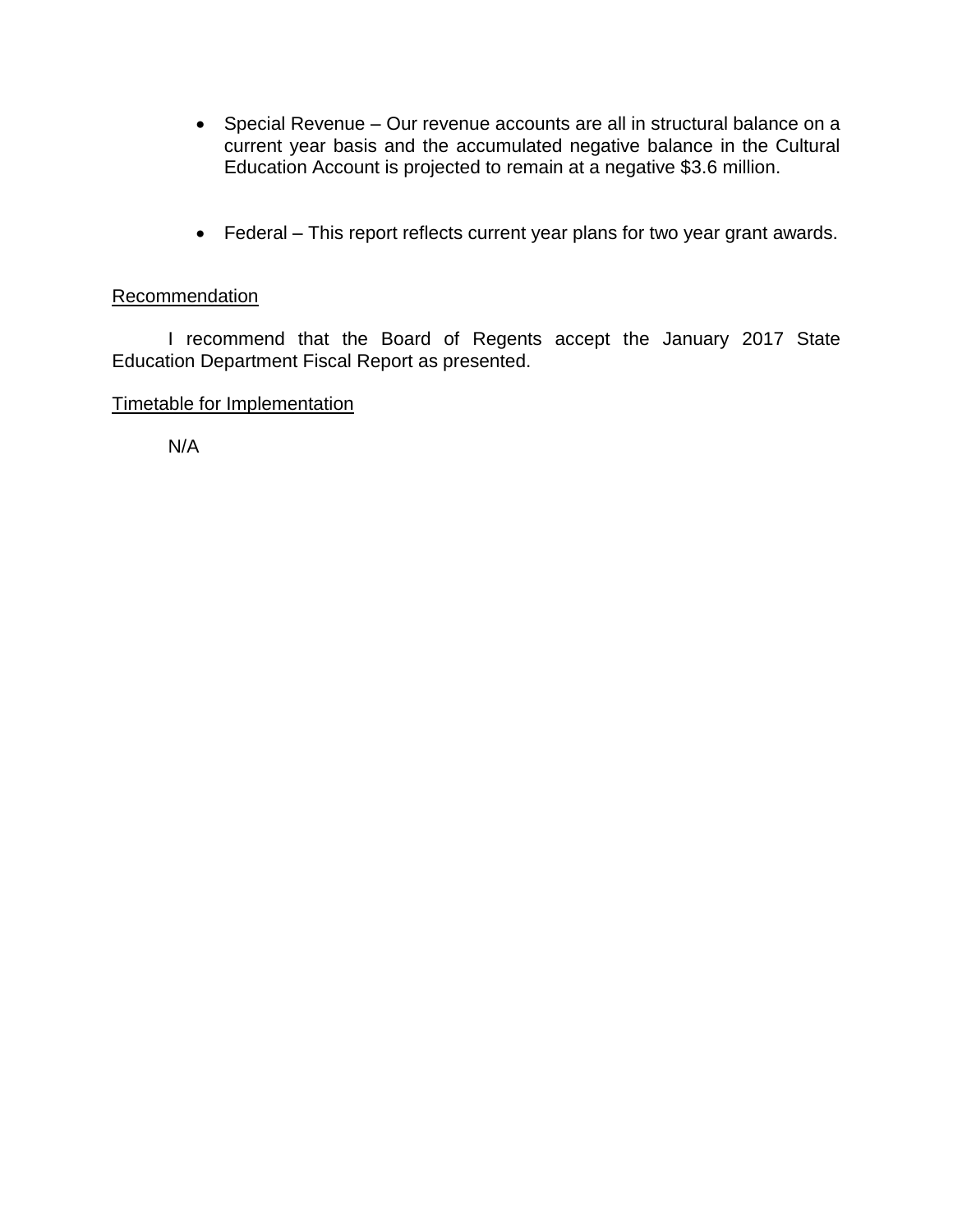## **STATE EDUCATION DEPARTMENT GRAND TOTALS FINANCIAL STATUS AS OF JANUARY 31, 2017**

*For State Fiscal Year 2016-17*

|                                                |          | (1)                             | (2)                               | (3)                                             | (4)                                          | (5)                                                   | (6)                                              | (7)                                                   | (8)                                              | (9)                                                            |
|------------------------------------------------|----------|---------------------------------|-----------------------------------|-------------------------------------------------|----------------------------------------------|-------------------------------------------------------|--------------------------------------------------|-------------------------------------------------------|--------------------------------------------------|----------------------------------------------------------------|
|                                                |          | Available<br>Funds<br>on 4/1/16 | 2016-2017<br>Projected<br>Revenue | Cumulative<br>Projected<br>Revenue<br>2016-2017 | Actual<br>Expenditures<br>Through<br>1/31/17 | Projected<br>Expenditures<br>to Program<br>Period End | Total<br>Expenditures<br>Actual and<br>Projected | 2016-2017<br>Projected<br>Revenue vs.<br>Expenditures | Projected<br>Structural<br>Balance<br>at 3/31/17 | Cumulative<br>Projected<br>Balance<br>at Program<br>Period End |
| <b>GENERAL FUND</b>                            |          |                                 |                                   |                                                 |                                              |                                                       |                                                  |                                                       |                                                  |                                                                |
| <b>Personal Service</b><br>Nonpersonal Service |          | 0<br>0                          | 26,861,000<br>35,276,000          | 26,861,000<br>35,276,000                        | 19,746,469<br>11,540,705                     | 7,114,531<br>23,735,295                               | 26,861,000<br>35,276,000                         | 0<br>0                                                | 0<br>0                                           | 0<br>$\pmb{0}$                                                 |
|                                                | Subtotal | $\mathbf{0}$                    | 62,137,000                        | 62,137,000                                      | 31,287,174                                   | 30,849,826                                            | 62,137,000                                       | $\Omega$                                              | $\Omega$                                         | $\Omega$                                                       |
|                                                |          |                                 |                                   |                                                 |                                              |                                                       |                                                  |                                                       |                                                  |                                                                |
| <b>SPECIAL REVENUE</b><br>All Accounts         | Subtotal | 32,394,484                      | 159,830,960                       | 192,225,444                                     | 118,368,861                                  | 40.838.258                                            | 159,207,119                                      | 623.841                                               | 2,948,994                                        | 33,018,325                                                     |
| <b>FEDERAL FUNDS</b>                           |          |                                 |                                   |                                                 |                                              |                                                       |                                                  |                                                       |                                                  |                                                                |
| October-September Programs                     |          |                                 |                                   |                                                 |                                              |                                                       |                                                  |                                                       |                                                  |                                                                |
| <b>Personal Service</b>                        |          | N/A<br>N/A                      | N/A                               | 51,269,326                                      | 1,300,948                                    | 49,968,378                                            | 51,269,326                                       | N/A                                                   | N/A<br>N/A                                       | N/A                                                            |
| Fringe/Indirect Costs<br>Nonpersonal Service   |          | N/A                             | N/A<br>N/A                        | 40,668,513<br>19,178,187                        | 452,151<br>1,588,863                         | 40,216,362<br>17,589,324                              | 40,668,513<br>19,178,187                         | N/A<br>N/A                                            | N/A                                              | N/A<br>N/A                                                     |
|                                                | Subtotal | N/A                             | N/A                               | 111,116,026                                     | 3,341,963                                    | 107,774,063                                           | 111,116,026                                      | N/A                                                   | N/A                                              | N/A                                                            |
| July-June Programs                             |          |                                 |                                   |                                                 |                                              |                                                       |                                                  |                                                       |                                                  |                                                                |
| <b>Personal Service</b>                        |          | N/A                             | N/A                               | 32,551,305                                      | 17,508,449                                   | 15,042,857                                            | 32,551,305                                       | N/A                                                   | N/A                                              | N/A                                                            |
| Fringe/Indirect Costs                          |          | N/A                             | N/A                               | 25,671,328                                      | 8,848,058                                    | 16,823,270                                            | 25,671,328                                       | N/A                                                   | N/A                                              | N/A                                                            |
| Nonpersonal Service                            | Subtotal | N/A<br>N/A                      | N/A<br>N/A                        | 24,980,415<br>83,203,048                        | 6,750,370<br>33,106,877                      | 18,230,045<br>50,096,171                              | 24,980,415<br>83,203,048                         | N/A<br>N/A                                            | N/A<br>N/A                                       | N/A<br>N/A                                                     |
|                                                |          |                                 |                                   |                                                 |                                              |                                                       |                                                  |                                                       |                                                  |                                                                |
| <b>GRAND TOTALS</b>                            |          | N/A                             | N/A                               | 448,681,518                                     | 186, 104, 875                                | 229,558,318                                           | 415,663,193                                      | N/A                                                   | N/A                                              | N/A                                                            |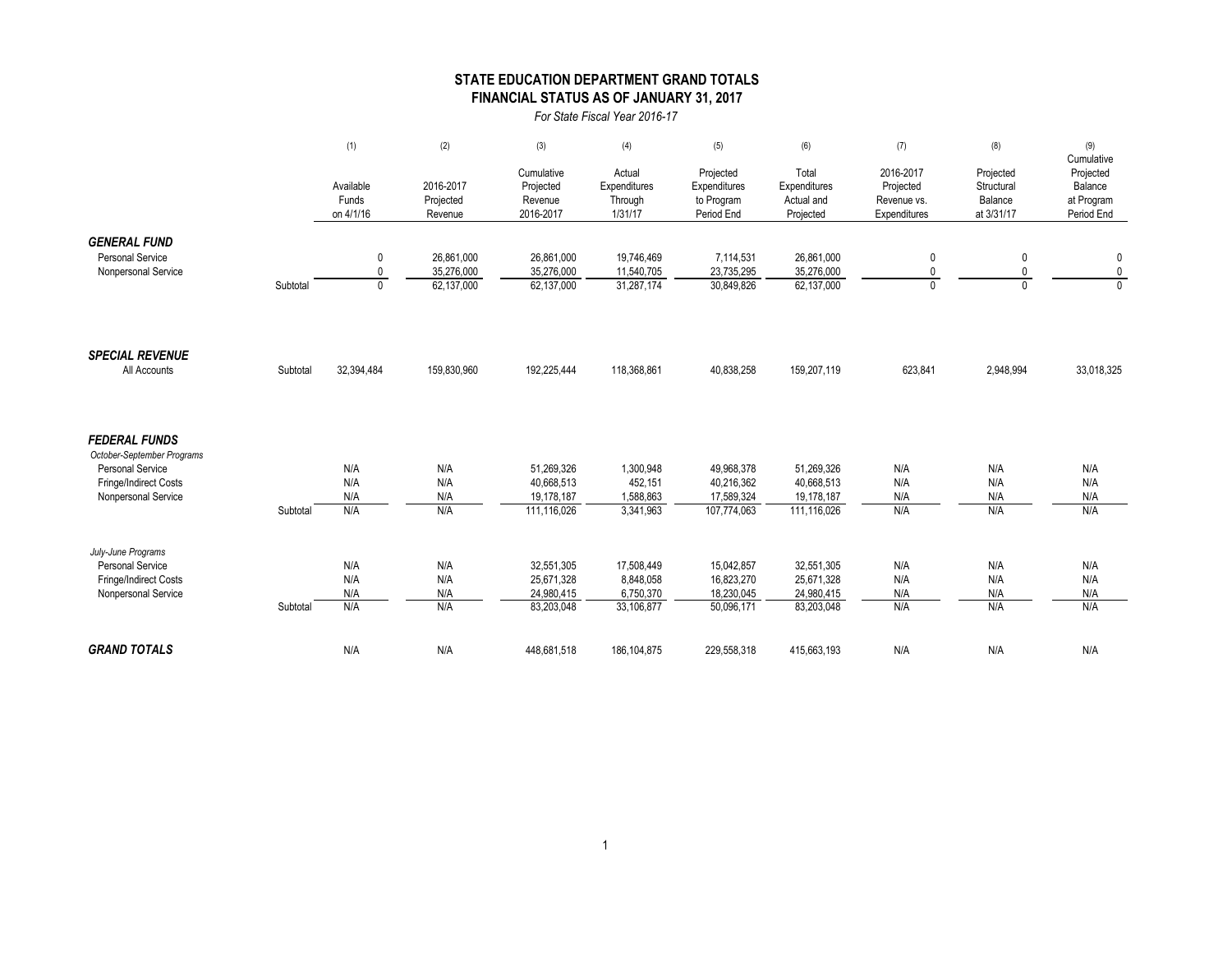#### **FINANCIAL STATUS AS OF JANUARY 31, 2017 ADULT CAREER AND CONTINUING EDUCATION SERVICES**

*For State Fiscal Year 2016-17*

|                                     |          | (1)       | (2)           | (3)        | (4)          | (5)          | (6)          | (7)          | (8)          | (9)<br>Cumulative |
|-------------------------------------|----------|-----------|---------------|------------|--------------|--------------|--------------|--------------|--------------|-------------------|
|                                     |          |           |               | Cumulative | Actual       | Projected    | Total        | 2016-2017    | Projected    | Projected         |
|                                     |          | Available | 2016-2017     | Projected  | Expenditures | Expenditures | Expenditures | Projected    | Structural   | Balance           |
|                                     |          | Funds     | Projected     | Revenue    | Through      | to Program   | Actual and   | Revenue vs.  | Balance      | at Program        |
|                                     |          | on 4/1/16 | Revenue       | 2016-2017  | 1/31/17      | Period End   | Projected    | Expenditures | at 3/31/17   | Period End        |
| <b>GENERAL FUND</b>                 |          |           |               |            |              |              |              |              |              |                   |
| <b>Personal Service</b>             |          | 0         | 769,000       | 769,000    | 682,340      | 86,660       | 769,000      | 0            | $\mathbf{0}$ | 0                 |
| Nonpersonal Service                 |          | 0         | 3,437,000     | 3,437,000  | 1,907,565    | 1,529,435    | 3,437,000    | $\mathbf{0}$ |              |                   |
|                                     | Subtotal | 0         | 4,206,000     | 4,206,000  | 2,589,906    | 1,616,094    | 4,206,000    | $\mathbf 0$  |              |                   |
|                                     |          |           |               |            |              |              |              |              |              |                   |
| <b>FEDERAL FUNDS</b>                |          |           |               |            |              |              |              |              |              |                   |
| October-September Programs          |          |           |               |            |              |              |              |              |              |                   |
| <b>Personal Service</b>             |          | N/A       | N/A           | 45,884,936 | $\Omega$     | 45,884,936   | 45,884,936   | N/A          | N/A          | N/A               |
| <b>Fringe/Indirect Costs</b>        |          | N/A       | N/A           | 36,506,056 |              | 36,506,056   | 36,506,056   | N/A          | N/A          | N/A               |
| Nonpersonal Service                 |          | N/A       | N/A           | 13,997,777 | 1,505,831    | 12,491,946   | 13,997,777   | N/A          | N/A          | N/A               |
|                                     | Subtotal | N/A       | N/A           | 96,388,769 | 1,505,831    | 94,882,938   | 96,388,769   | N/A          | N/A          | N/A               |
| July-June Programs                  |          |           |               |            |              |              |              |              |              |                   |
| <b>Personal Service</b>             |          | N/A       | N/A           | 1,706,700  | 140,748      | 1,565,952    | 1,706,700    | N/A          | N/A          | N/A               |
| <b>Fringe/Indirect Costs</b>        |          | N/A       | N/A           | 1,255,278  |              | 1,255,278    | 1,255,278    | N/A          | N/A          | N/A               |
| Nonpersonal Service                 |          | N/A       | N/A           | 626,260    | 477,160      | 149,100      | 626,260      | N/A          | N/A          | N/A               |
|                                     | Subtotal | N/A       | N/A           | 3,588,238  | 617,907      | 2,970,331    | 3,588,238    | N/A          | N/A          | N/A               |
| <b>SPECIAL REVENUE</b>              |          |           |               |            |              |              |              |              |              |                   |
| Workers' Compensation               |          | 136,093   | 65,212 (b)    | 201,305    | 6,976        | 48,024       | 55,000       | 10,212       | 10,212       | 146,305           |
| Social Security                     |          | $0$ (a)   | 396,523       | 396,523    | 81,816       | 314,707      | 396,523      | $\Omega$     | $\Omega$     |                   |
| Proprietary - Supervision           |          | 1,395,676 | 4,143,000 (c) | 5,538,676  | 2,450,959    | 1,687,195    | 4,138,154    | 4,846        | 62,546       | 1,400,522         |
| Proprietary - Tuition Reimbursement |          | 3,978,109 | 673,221 (d)   | 4,651,330  | 200,000      | 251,271      | 451,271      | 221,950      | 423,221      | 4,200,059 (e)     |
| High School Equivalency (GED)       |          | 860.880   | 185,000       | 1,045,880  |              | 185,000      | 185,000      | $\Omega$     | $\cup$       | 860,880           |

(a) This is a reimbursable account. Carry-in balances are not reported for reimbursable accounts since these balances will ultimately be zero (allowing for processing time).

(b) A sweep of \$32,000 is anticipated against this account pursuant to the enacted State budget.

(c) A sweep of \$297,000 is anticipated against this account pursuant to the enacted State budget.

(d) A sweep of \$23,000 is anticipated against this account pursuant to the enacted State budget.

(e) Funds are earmarked to provide financial protection for students who attend licensed proprietary schools in the event of a school closing.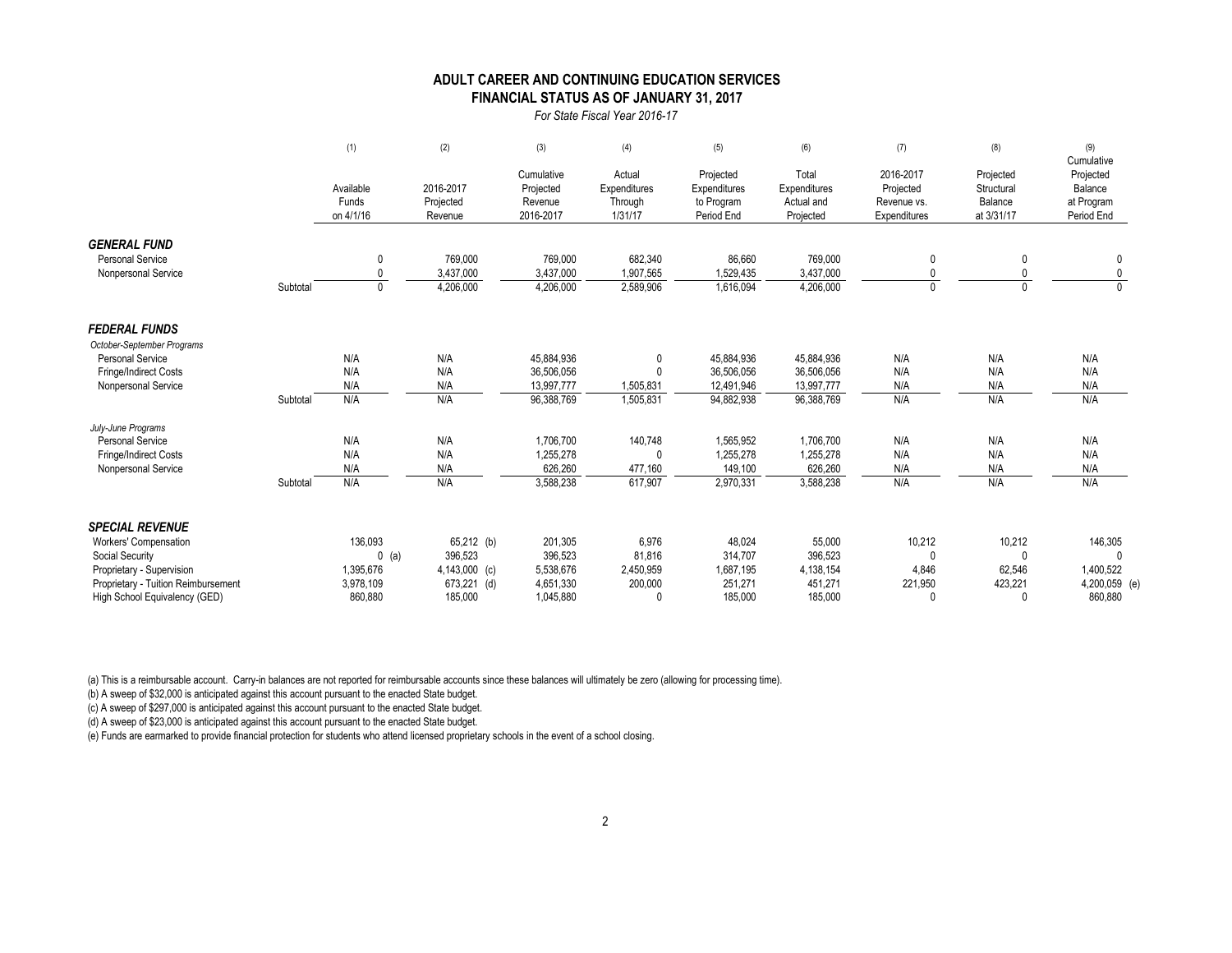## **FINANCIAL STATUS AS OF JANUARY 31, 2017 PROFESSIONS**

*For State Fiscal Year 2016-17*

|                                                     | (1)                             | (2)                               | (3)                                             | (4)                                          | (5)                                                   | (6)                                              | (7)                                                   | (8)                                              | (9)<br>Cumulative                                |
|-----------------------------------------------------|---------------------------------|-----------------------------------|-------------------------------------------------|----------------------------------------------|-------------------------------------------------------|--------------------------------------------------|-------------------------------------------------------|--------------------------------------------------|--------------------------------------------------|
|                                                     | Available<br>Funds<br>on 4/1/16 | 2016-2017<br>Projected<br>Revenue | Cumulative<br>Projected<br>Revenue<br>2016-2017 | Actual<br>Expenditures<br>Through<br>1/31/17 | Projected<br>Expenditures<br>to Program<br>Period End | Total<br>Expenditures<br>Actual and<br>Projected | 2016-2017<br>Projected<br>Revenue vs.<br>Expenditures | Projected<br>Structural<br>Balance<br>at 3/31/17 | Projected<br>Balance<br>at Program<br>Period End |
| <b>SPECIAL REVENUE</b><br>Office of the Professions | 11,739,189                      | 49,800,000 (a)                    | 61,539,189                                      | 36,222,874                                   | 13,151,208                                            | 49,374,082                                       | 425.918                                               | 2,062,918                                        | 12, 165, 107                                     |
| <b>E-Licensing Project</b>                          | 14,906,106                      |                                   | 14,906,106                                      |                                              |                                                       |                                                  |                                                       |                                                  | 14,906,106                                       |

(a) A sweep of \$2,777,000 is anticipated against this account pursuant to the enacted State budget.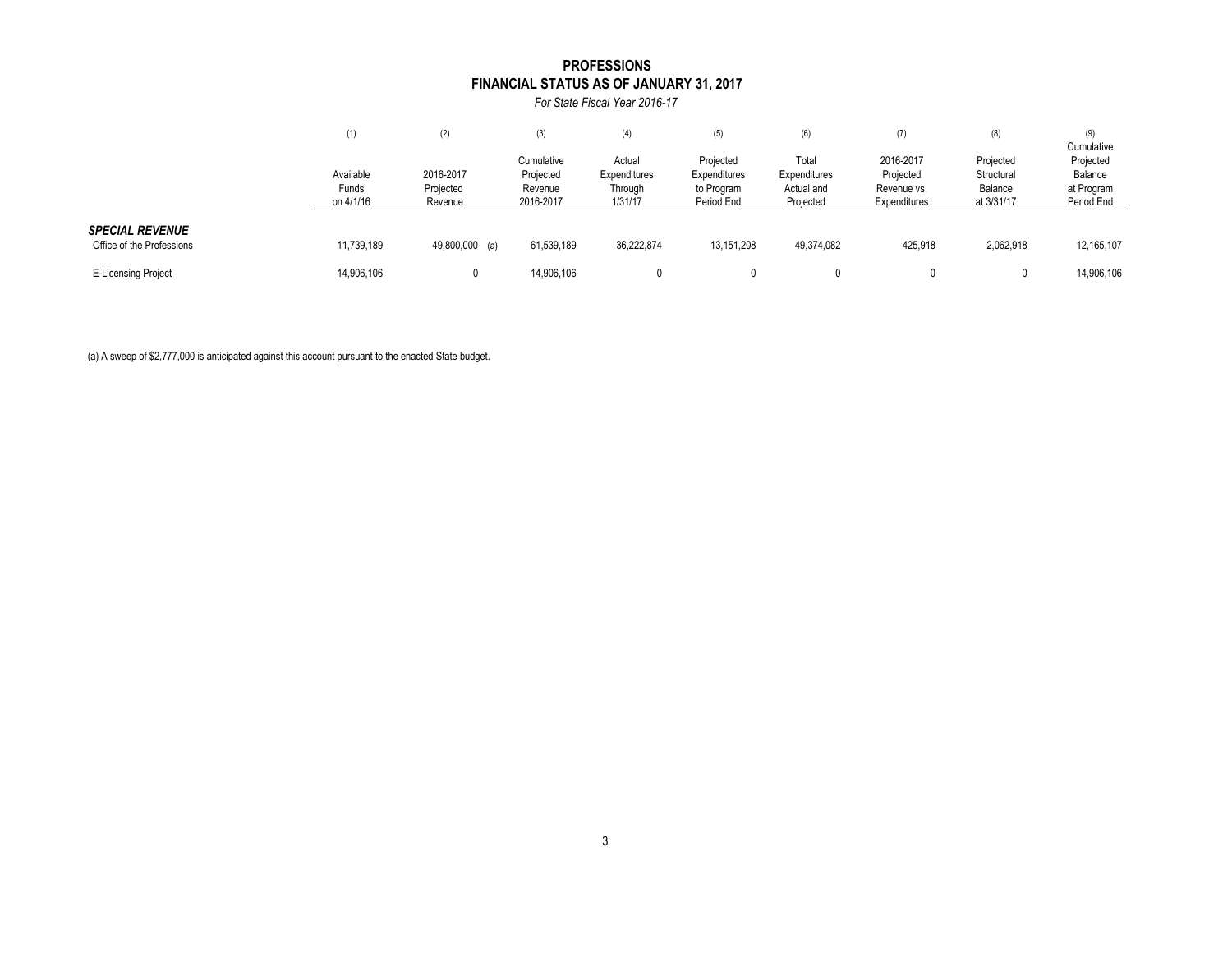## **FINANCIAL STATUS AS OF JANUARY 31, 2017 HIGHER EDUCATION**

*For State Fiscal Year 2016-17*

|                                                                                                                |          | (1)                             | (2)                                 | (3)                                             | (4)                                          | (5)                                                   | (6)                                              | (7)                                                   | (8)                                              | (9)<br>Cumulative                                |
|----------------------------------------------------------------------------------------------------------------|----------|---------------------------------|-------------------------------------|-------------------------------------------------|----------------------------------------------|-------------------------------------------------------|--------------------------------------------------|-------------------------------------------------------|--------------------------------------------------|--------------------------------------------------|
|                                                                                                                |          | Available<br>Funds<br>on 4/1/16 | 2016-2017<br>Projected<br>Revenue   | Cumulative<br>Projected<br>Revenue<br>2016-2017 | Actual<br>Expenditures<br>Through<br>1/31/17 | Projected<br>Expenditures<br>to Program<br>Period End | Total<br>Expenditures<br>Actual and<br>Projected | 2016-2017<br>Projected<br>Revenue vs.<br>Expenditures | Projected<br>Structural<br>Balance<br>at 3/31/17 | Projected<br>Balance<br>at Program<br>Period End |
| <b>GENERAL FUND</b><br><b>Personal Service</b><br>Nonpersonal Service                                          | Subtotal | $\mathbf{0}$                    | 2,714,000<br>5,447,000<br>8,161,000 | 2,714,000<br>5,447,000<br>8,161,000             | 2,181,914<br>3,549,340<br>5,731,253          | 532,086<br>1,897,660<br>2,429,747                     | 2,714,000<br>5,447,000<br>8,161,000              | 0<br>0                                                |                                                  | 0<br>$\mathbf 0$<br>$\mathbf{0}$                 |
| <b>FEDERAL FUNDS</b><br>July-June Programs<br>Personal Service<br>Fringe/Indirect Costs<br>Nonpersonal Service | Subtotal | N/A<br>N/A<br>N/A<br>N/A        | N/A<br>N/A<br>N/A<br>N/A            | 899,465<br>284,380<br>293,221<br>1,477,066      | 283,396<br>2,472<br>1,033<br>286,901         | 616,069<br>281,908<br>292,188<br>1,190,165            | 899,465<br>284,380<br>293,221<br>1,477,066       | N/A<br>N/A<br>N/A<br>N/A                              | N/A<br>N/A<br>N/A<br>N/A                         | N/A<br>N/A<br>N/A<br>N/A                         |
| <b>SPECIAL REVENUE</b><br>Office of Teacher Certification                                                      |          | 635,744                         | 6,000,000                           | 6,635,744                                       | 4,816,459                                    | 1,238,541                                             | 6,055,000                                        | $(55,000)$ (a)                                        | 0                                                | 580,744                                          |
| Interstate Reciprocity for Postsecondary Distance Ed                                                           |          | 0                               | 605,900                             | 605,900                                         | 69,306                                       | 480,614                                               | 549,920                                          | 55,980                                                | 55,980                                           | 55,980                                           |

(a) This imbalance is the result of the use of prior year funds to meet current year one-time obligations.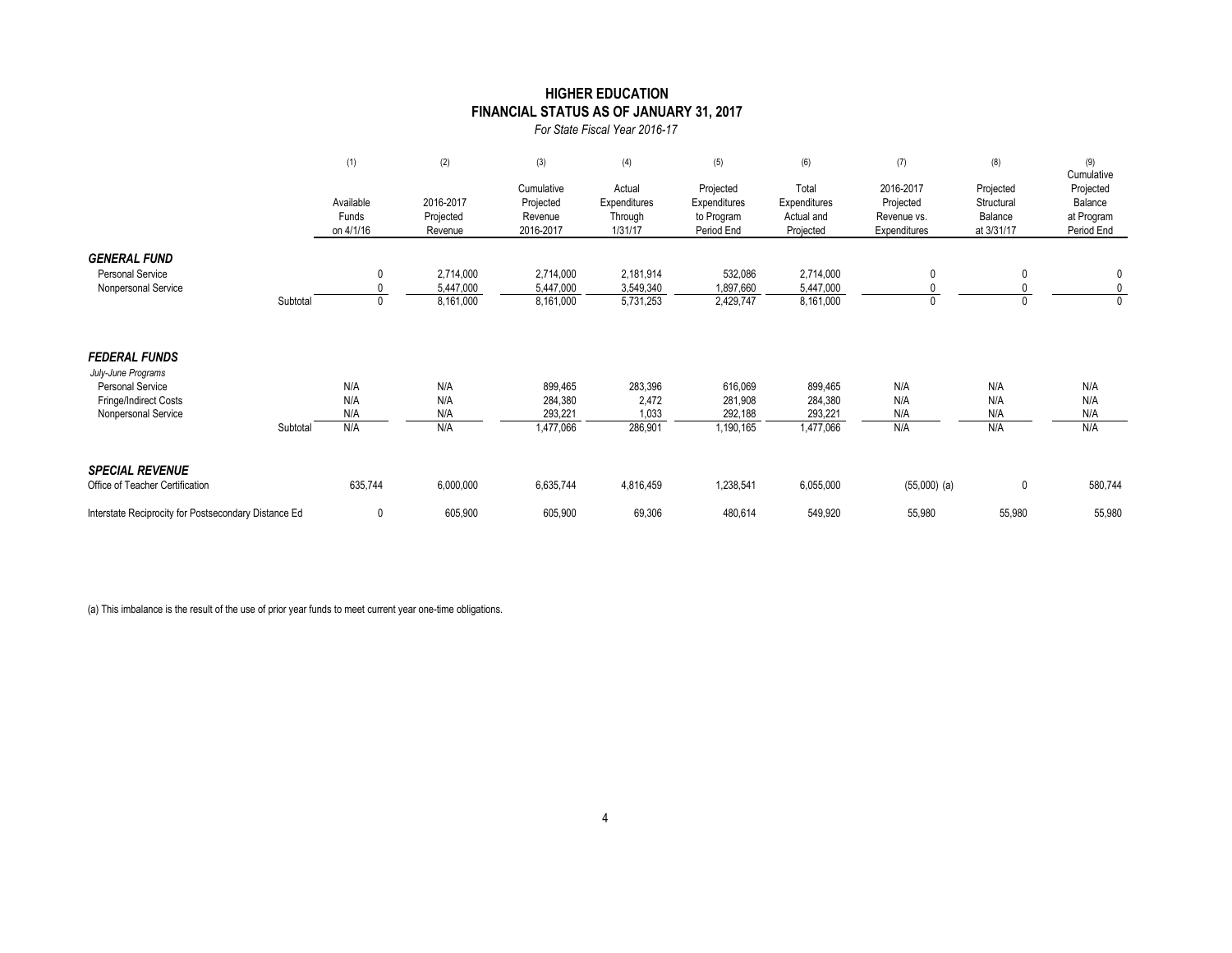# **OFFICE OF P-12 FINANCIAL STATUS AS OF JANUARY 31, 2017**

*For State Fiscal Year 2016-17*

|                                                                       |          | (1)                             | (2)                                    | (3)                                             | (4)                                          | (5)                                                   | (6)                                              | (7)                                                   | (8)                                              | (9)<br>Cumulative                                |
|-----------------------------------------------------------------------|----------|---------------------------------|----------------------------------------|-------------------------------------------------|----------------------------------------------|-------------------------------------------------------|--------------------------------------------------|-------------------------------------------------------|--------------------------------------------------|--------------------------------------------------|
|                                                                       |          | Available<br>Funds<br>on 4/1/16 | 2016-2017<br>Projected<br>Revenue      | Cumulative<br>Projected<br>Revenue<br>2016-2017 | Actual<br>Expenditures<br>Through<br>1/31/17 | Projected<br>Expenditures<br>to Program<br>Period End | Total<br>Expenditures<br>Actual and<br>Projected | 2016-2017<br>Projected<br>Revenue vs.<br>Expenditures | Projected<br>Structural<br>Balance<br>at 3/31/17 | Projected<br>Balance<br>at Program<br>Period End |
| <b>GENERAL FUND</b><br><b>Personal Service</b><br>Nonpersonal Service | Subtotal | 0<br>$\mathbf{0}$<br>0          | 16.601.000<br>23,835,000<br>40,436,000 | 16,601,000<br>23,835,000<br>40,436,000          | 12,702,554<br>4,546,880<br>17,249,434        | 3,898,446<br>19,288,120<br>23,186,566                 | 16,601,000<br>23,835,000<br>40,436,000           | 0<br>$\Omega$                                         | 0<br>0                                           | 0<br>$\mathbf 0$<br>$\Omega$                     |
| <b>FEDERAL FUNDS</b><br>October-September Programs                    |          |                                 |                                        |                                                 |                                              |                                                       |                                                  |                                                       |                                                  |                                                  |
| <b>Personal Service</b>                                               |          | N/A                             | N/A                                    | 2,528,533                                       | 749,097                                      | 1,779,436                                             | 2,528,533                                        | N/A                                                   | N/A                                              | N/A                                              |
| Fringe/Indirect Costs                                                 |          | N/A                             | N/A                                    | 2,386,704                                       | 446,361                                      | 1,940,343                                             | 2,386,704                                        | N/A                                                   | N/A                                              | N/A                                              |
| Nonpersonal Service                                                   |          | N/A                             | N/A                                    | 4,315,871                                       | 82,671                                       | 4,233,200                                             | 4,315,871                                        | N/A                                                   | N/A                                              | N/A                                              |
|                                                                       | Subtotal | N/A                             | N/A                                    | 9,231,108                                       | 1,278,130                                    | 7,952,978                                             | 9,231,108                                        | N/A                                                   | N/A                                              | N/A                                              |
| July-June Programs                                                    |          |                                 |                                        |                                                 |                                              |                                                       |                                                  |                                                       |                                                  |                                                  |
| Personal Service                                                      |          | N/A<br>N/A                      | N/A<br>N/A                             | 24,764,352<br>24,131,670                        | 14,445,895<br>8,845,587                      | 10,318,457<br>15,286,083                              | 24,764,352<br>24,131,670                         | N/A<br>N/A                                            | N/A<br>N/A                                       | N/A<br>N/A                                       |
| Fringe/Indirect Costs<br>Nonpersonal Service                          |          | N/A                             | N/A                                    | 23,713,434                                      | 6,269,061                                    | 17,444,372                                            | 23,713,434                                       | N/A                                                   | N/A                                              | N/A                                              |
|                                                                       | Subtotal | N/A                             | N/A                                    | 72,609,456                                      | 29,560,543                                   | 43,048,913                                            | 72,609,456                                       | N/A                                                   | N/A                                              | N/A                                              |
| <b>SPECIAL REVENUE</b>                                                |          |                                 |                                        |                                                 |                                              |                                                       |                                                  |                                                       |                                                  |                                                  |
| State School for the Blind at Batavia                                 |          | $0$ (a)                         | 10,020,000                             | 10,020,000                                      | 8,766,836                                    | 1,253,164                                             | 10,020,000                                       | $\mathbf 0$                                           | 0                                                | 0                                                |
| State School for the Deaf at Rome                                     |          | $0$ (a)                         | 9,408,798                              | 9,408,798                                       | 7,040,337                                    | 2.368.461                                             | 9.408.798                                        | 0                                                     | $\mathbf{0}$                                     | 0                                                |

(a) This is a reimbursable account. Carry-in balances are not reported for reimbursable accounts since these balances will ultimately be zero (allowing for processing time).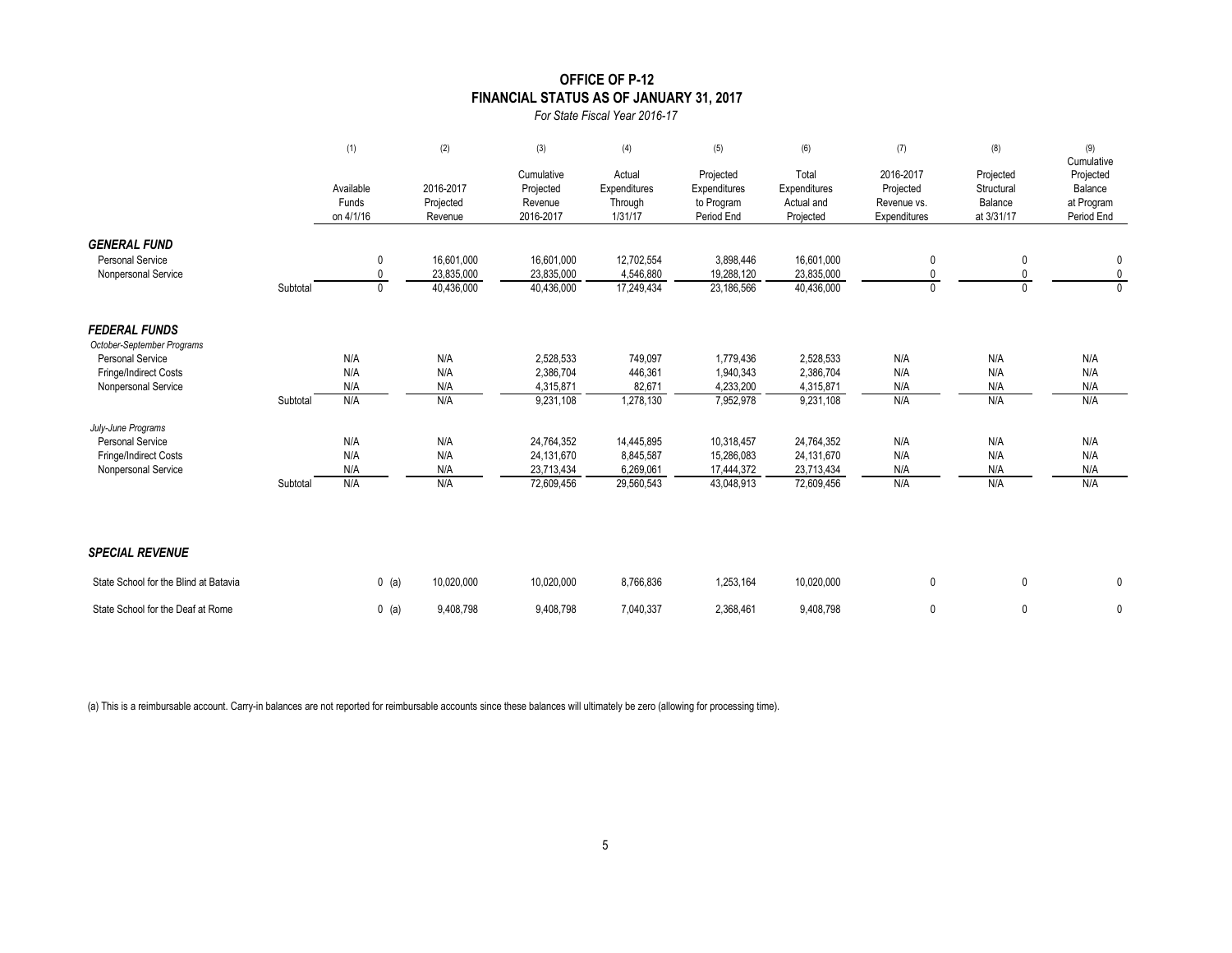#### **CULTURAL EDUCATION FINANCIAL STATUS AS OF JANUARY 31, 2017**

*For State Fiscal Year 2016-17*

|                                                                                                                                                                                                        |          | (1)                                     | (2)                                      | (3)                                             | (4)                                          | (5)                                                   | (6)                                              | (7)                                                   | (8)                                              | (9)                                                            |
|--------------------------------------------------------------------------------------------------------------------------------------------------------------------------------------------------------|----------|-----------------------------------------|------------------------------------------|-------------------------------------------------|----------------------------------------------|-------------------------------------------------------|--------------------------------------------------|-------------------------------------------------------|--------------------------------------------------|----------------------------------------------------------------|
|                                                                                                                                                                                                        |          | Available<br>Funds<br>on 4/1/16         | 2016-2017<br>Projected<br>Revenue        | Cumulative<br>Projected<br>Revenue<br>2016-2017 | Actual<br>Expenditures<br>Through<br>1/31/17 | Projected<br>Expenditures<br>to Program<br>Period End | Total<br>Expenditures<br>Actual and<br>Projected | 2016-2017<br>Projected<br>Revenue vs.<br>Expenditures | Projected<br>Structural<br>Balance<br>at 3/31/17 | Cumulative<br>Projected<br>Balance<br>at Program<br>Period End |
| <b>GENERAL FUND</b><br><b>Personal Service</b><br>Nonpersonal Service                                                                                                                                  | Subtotal | $\mathbf 0$<br>$\Omega$<br>$\mathbf{0}$ | 388,000<br>305,000<br>693,000            | 388,000<br>305.000<br>693,000                   | 292,548<br>147,494<br>440,042                | 95,452<br>157,506<br>252,958                          | 388,000<br>305,000<br>693,000                    | 0<br>$\Omega$                                         | 0<br>$\Omega$                                    | 0<br>0<br>$\Omega$                                             |
| <b>FEDERAL FUNDS</b><br>October-September Programs<br><b>Personal Service</b><br>Fringe/Indirect Costs<br>Nonpersonal Service                                                                          | Subtotal | N/A<br>N/A<br>N/A<br>N/A                | N/A<br>N/A<br>N/A<br>N/A                 | 2,855,857<br>1,775,753<br>864,539<br>5,496,149  | 551,851<br>5,790<br>361<br>558,002           | 2,304,006<br>1,769,963<br>864,178<br>4,938,147        | 2,855,857<br>1,775,753<br>864,539<br>5,496,149   | N/A<br>N/A<br>N/A<br>N/A                              | N/A<br>N/A<br>N/A<br>N/A                         | N/A<br>N/A<br>N/A<br>N/A                                       |
| <b>SPECIAL REVENUE</b><br><b>Cultural Education Account</b><br>Office of Cultural Education-Operations<br><b>Local Government Records</b><br>Management Improvement Fund<br>Records Management Program |          | (3,658,251)<br>$0$ (a)<br>25,527        | 27,500,000<br>3,637,415 (b)<br>1,700,000 | 23,841,749<br>3,637,415<br>1,725,527            | 23,217,124<br>2,625,644<br>1,480,126         | 4,285,741<br>1,011,671<br>219,615                     | 27,502,865<br>3,637,315<br>1,699,741             | $(2,865)$ (d)<br>100<br>259                           | 298,317<br>100<br>259                            | (3,661,116)<br>100<br>25,786                                   |
| <b>Cultural Resource Survey Account</b><br><b>Education Museum Account</b>                                                                                                                             |          | $0$ (c)<br>38,143                       | 9,989,304<br>220,000                     | 9,989,304<br>258.143                            | 3,764,803<br>211.400                         | 6,224,501<br>7.778                                    | 9,989,304<br>219.178                             | $\mathbf{0}$<br>822                                   | $\Omega$<br>822                                  | 0<br>38.965                                                    |

Education Archives Account 37,369 22,000 59,369 6,153 15,322 21,475 525 525 37,894 Education Library Account 117,273 117,273 45,000 162,273 21,068 55,582 76,650 (31,650) (d) 350 85,623 Grants and Bequests 64,894 0 64,894 0 41,000 41,000 (41,000) (d) 0 23,894 Archives Partnership Trust 175,126 (e) 587,587 762,713 468,068 118,610 586,678 909 909 909 176,035 Summer School for the Arts 177,912 682,000 859,912 655,203 26,291 681,494 506 506 506 178,418

(a) The Local Government Records Management account carry-in is not reported because the revenue in this account supports both the administrative costs reported here and a larger Aid to Localities grant program, not reflec (b) A sweep of \$782,000 is anticipated against this account pursuant to the enacted State budget.

(c) This is a reimbursable account. Carry-in balances are not reported for reimbursable accounts since these balances will ultimately be zero (allowing for processing time).

(d) This imbalance is the result of the use of prior year funds to meet current year one-time obligations.

(e) Excludes endowment funds.